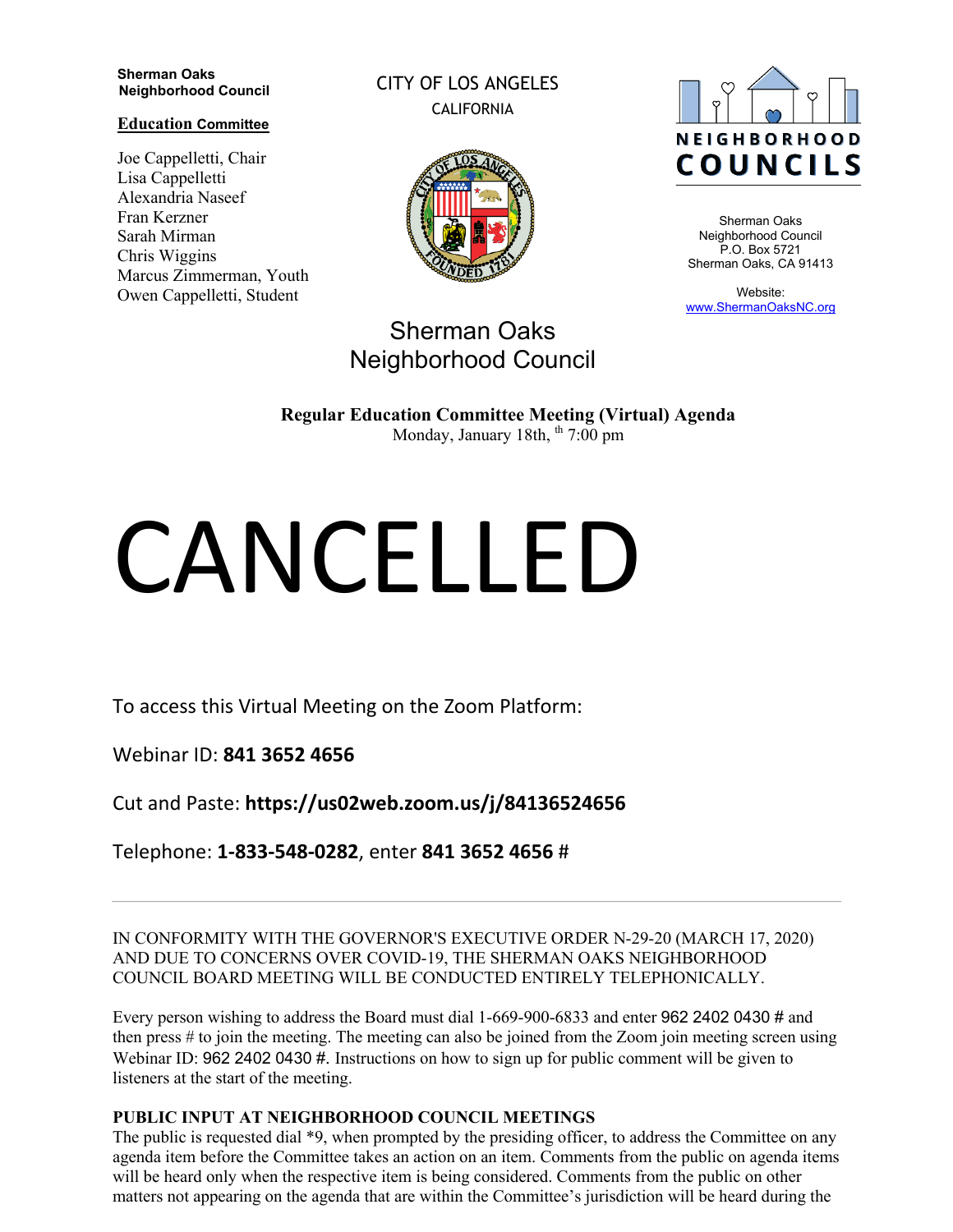Sherman Oaks Neighborhood Council Regular Education Committee Meeting Agenda, Thursday, July 9<sup>th</sup>, 7 pm Page 2

General Public Comment period. Please note that under the Brown Act, the Committee is prevented from acting on a matter that you bring to its attention during the General Public Comment period; however, the issue raised by a member of the public may become the subject of a future Committee meeting. Public comment is limited to two minutes per speaker, unless adjusted by the presiding officer of the Committee.

*The Neighborhood Council system enables meaningful civic participation for all Angelenos and serves as a voice for improving government responsiveness to local communities and their needs. We are an advisory body to the City of Los Angeles, comprised of stakeholder volunteers who are devoted to the mission of improving our communities.*

# **I. CALL TO ORDER & ROLL CALL**

- a. Call to Order by Chair Joe Cappelletti
- b. Roll Call

# **II. ADMINISTRATIVE MOTIONS**

Approval of the Minutes of the November 12th Education Committee

## **III. COMMENTS BY PUBLIC OFFICIALS**

## **IV. CHAIR'S REPORT**- General Updates

Committee Progress: Chris – Tutoring Lisa – Speakers – UPDATE ON FEBRUARY 27TH EVENT Sarah – Book series Alexandria – Additional information on committee updates.

## **V. MOTIONS – NONE**

## **VI. GENERAL PUBLIC COMMENT ON NON-AGENDA ITEMS**

#### **VII. EDUCATION COMMITTEE BUSINESS** Outreach to future speakers Coordination of Tutoring Program

## **VIII. ADJOURNMENT**